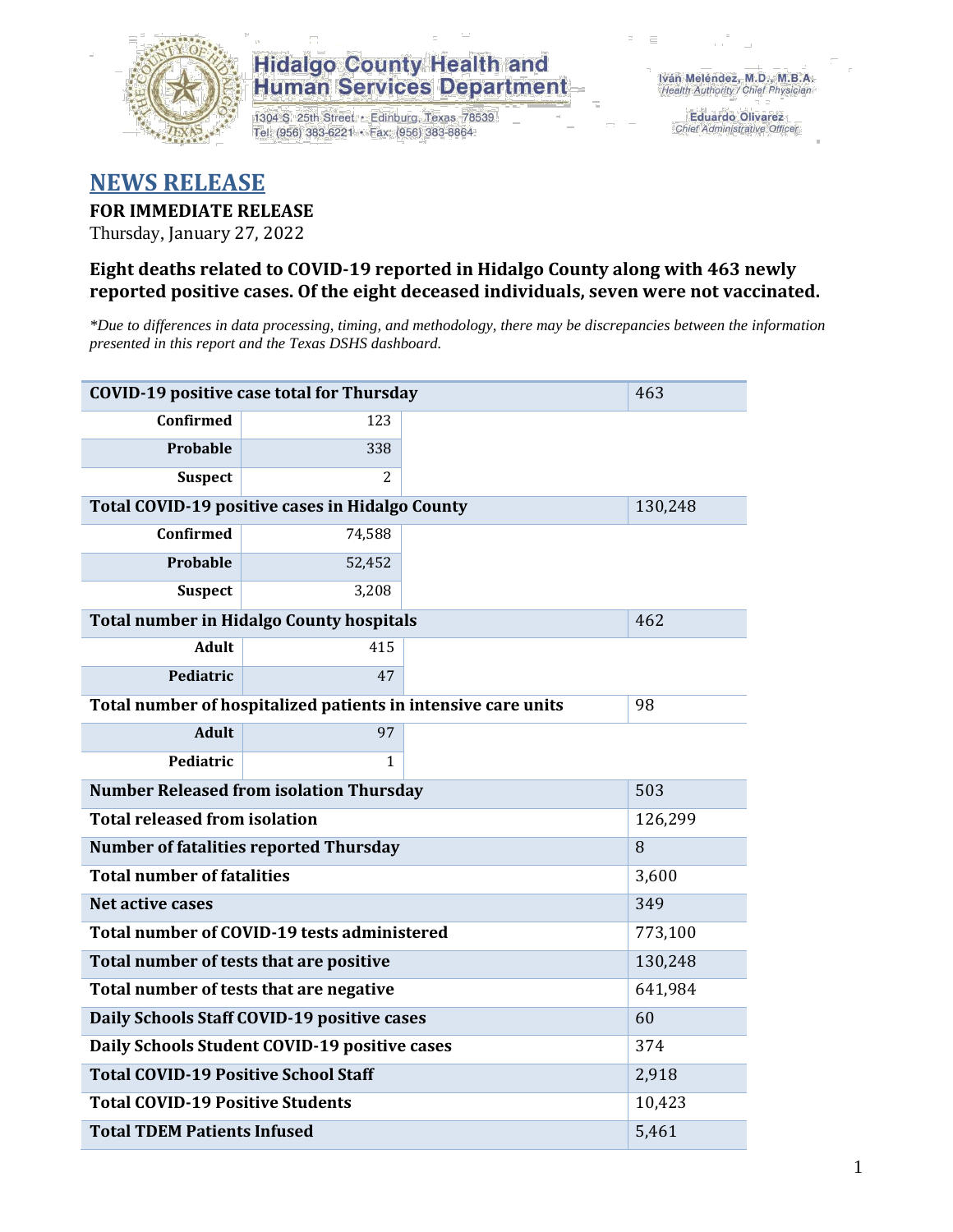

1304 S. 25th Street · Edinburg, Texas 78539 Tel: (956) 383-6221 · Fax: (956) 383-8864

**Eduardo Olivarez** Chief Administrative Officer

*Hidalgo County uses the case status definition provided by the Texas Department of State Health Service's 2020 Epi Case Criteria Guide revised November 2020.*

- *1. Confirmed: A person who has tested positive through a molecular or PCR (oral or nasal swabs) test that looks for the presence of the virus's genetic material.*
- *2. Probable: A person who meets presumptive laboratory evidence through detection of COVID-19 by antigen test in a respiratory specimen.*
- *3. Suspect: A person who meets supported laboratory evidence through detection of specific antibodies in serum, plasma, whole body, and no prior history of being confirmed or probable case.*

*For more information of case status definition for COVID-19, please refer to:*

<https://www.dshs.state.tx.us/IDCU/investigation/epi-case-criteria-guide/2020-Epi-Case-Criteria-Guide.pdf>

| $\frac{1}{2}$    |                        |  |  |  |  |  |
|------------------|------------------------|--|--|--|--|--|
| <b>Age Range</b> | <b>Number of Cases</b> |  |  |  |  |  |
| $0 - 11$         | 94                     |  |  |  |  |  |
| 12-19            | 83                     |  |  |  |  |  |
| 20s              | 97                     |  |  |  |  |  |
| 30s              | 53                     |  |  |  |  |  |
| 40s              | 53                     |  |  |  |  |  |
| 50s              | 41                     |  |  |  |  |  |
| 60s              | 21                     |  |  |  |  |  |
| $70+$            | 21                     |  |  |  |  |  |
| Total:           | 463                    |  |  |  |  |  |
|                  |                        |  |  |  |  |  |

Case Breakdown by Age Group: The deaths include:

|                | <b>Age Range</b> | Gender | <b>City</b> |
|----------------|------------------|--------|-------------|
| $\mathbf{1}$   | $70+$            | Female | Alamo       |
| $\overline{2}$ | $70+$            | Male   | Alamo       |
| 3              | 60s              | Female | Alton       |
| 4              | 30s              | Male   | Edinburg    |
| 5              | $70+$            | Female | Edinburg    |
| 6              | $70+$            | Female | McAllen     |
| 7              | 40s              | Male   | Undisclosed |
| 8              | 60s              | Female | San Juan    |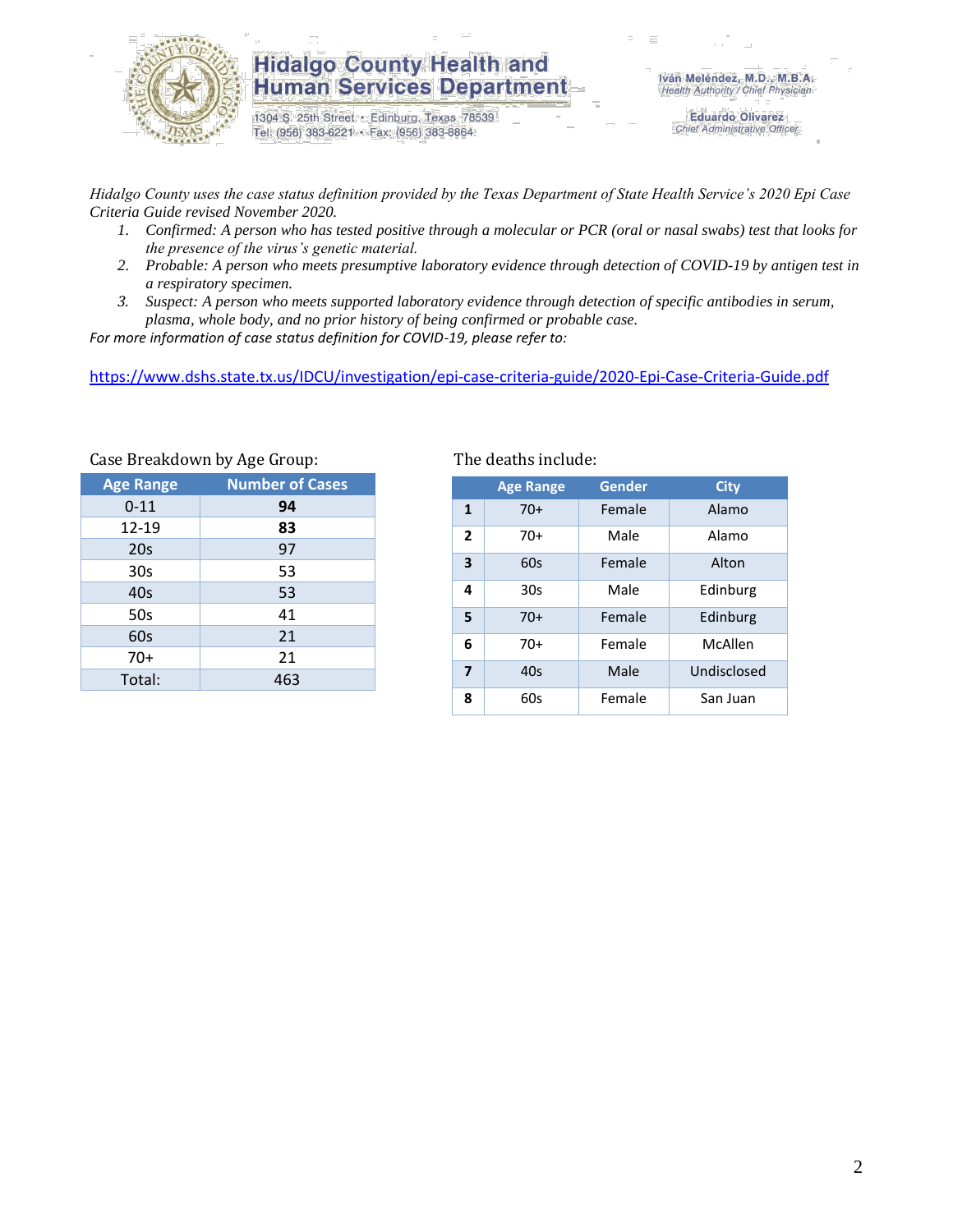

1304 S. 25th Street • Edinburg, Texas 78539<br>Tel: (956) 383-6221 • Fax: (956) 383-8864

Iván Meléndez, M.D., M.B.A.<br>Health Authority / Chief Physician

Eduardo Olivarez<br>Chief Administrative Officer

#### Thursday, January 27, 2022 positive cases include:

|                | <b>Age Range</b> | Gender | <b>City</b> |     | <b>Age Range</b> | Gender | <b>City</b> |
|----------------|------------------|--------|-------------|-----|------------------|--------|-------------|
| 1              | $0 - 19$         | F      | Alamo       | 233 | $70+$            | M      | McAllen     |
| 2              | $0 - 19$         | M      | Alamo       | 234 | $70+$            | F      | McAllen     |
| 3              | 20s              | F      | Alamo       | 235 | $70+$            | F      | McAllen     |
| 4              | 20s              | M      | Alamo       | 236 | $70+$            | М      | McAllen     |
| 5              | 20s              | M      | Alamo       | 237 | $70+$            | M      | McAllen     |
| 6              | 30 <sub>s</sub>  | M      | Alamo       | 238 | $70+$            | F      | McAllen     |
| $\overline{7}$ | 30 <sub>s</sub>  | F      | Alamo       | 239 | $70+$            | M      | McAllen     |
| 8              | 30 <sub>s</sub>  | F      | Alamo       | 240 | $0 - 19$         | F      | Mercedes    |
| 9              | 40s              | F      | Alamo       | 241 | $0 - 19$         | F      | Mercedes    |
| 10             | 40s              | F      | Alamo       | 242 | $0 - 19$         | M      | Mercedes    |
| 11             | 40s              | F      | Alamo       | 243 | $0 - 19$         | M      | Mercedes    |
| 12             | 40s              | M      | Alamo       | 244 | $0 - 19$         | M      | Mercedes    |
| 13             | 40s              | M      | Alamo       | 245 | $0 - 19$         | F      | Mercedes    |
| 14             | 50s              | M      | Alamo       | 246 | $0 - 19$         | M      | Mercedes    |
| 15             | 50s              | M      | Alamo       | 247 | $0 - 19$         | F      | Mercedes    |
| 16             | 50s              | F      | Alamo       | 248 | $0 - 19$         | M      | Mercedes    |
| 17             | $70+$            | F      | Alamo       | 249 | $0 - 19$         | F      | Mercedes    |
| 18             | $70+$            | F      | Alamo       | 250 | $0 - 19$         | F      | Mercedes    |
| 19             | $70+$            | M      | Alamo       | 251 | $0 - 19$         | F      | Mercedes    |
| 20             | $0 - 19$         | F      | Alton       | 252 | $0 - 19$         | M      | Mercedes    |
| 21             | $0 - 19$         | F      | Alton       | 253 | 20s              | F      | Mercedes    |
| 22             | $0 - 19$         | M      | Alton       | 254 | 30 <sub>s</sub>  | M      | Mercedes    |
| 23             | 20s              | M      | Alton       | 255 | $0 - 19$         | M      | Mission     |
| 24             | 20s              | M      | Alton       | 256 | $0 - 19$         | M      | Mission     |
| 25             | 20s              | F      | Alton       | 257 | $0 - 19$         | M      | Mission     |
| 26             | 30s              | F      | Alton       | 258 | $0 - 19$         | M      | Mission     |
| 27             | 50s              | F      | Alton       | 259 | $0 - 19$         | M      | Mission     |
| 28             | 60s              | F.     | Alton       | 260 | $0 - 19$         | F.     | Mission     |
| 29             | $0 - 19$         | F      | Donna       | 261 | $0 - 19$         | F      | Mission     |
| 30             | $0 - 19$         | M      | Donna       | 262 | $0 - 19$         | M      | Mission     |
| 31             | $0 - 19$         | M      | Donna       | 263 | $0 - 19$         | M      | Mission     |
| 32             | $0 - 19$         | М      | Donna       | 264 | $0 - 19$         | F      | Mission     |
| 33             | $0 - 19$         | F      | Donna       | 265 | 20s              | F      | Mission     |
| 34             | $0 - 19$         | F      | Donna       | 266 | 20s              | F      | Mission     |
| 35             | $0 - 19$         | M      | Donna       | 267 | 20s              | F      | Mission     |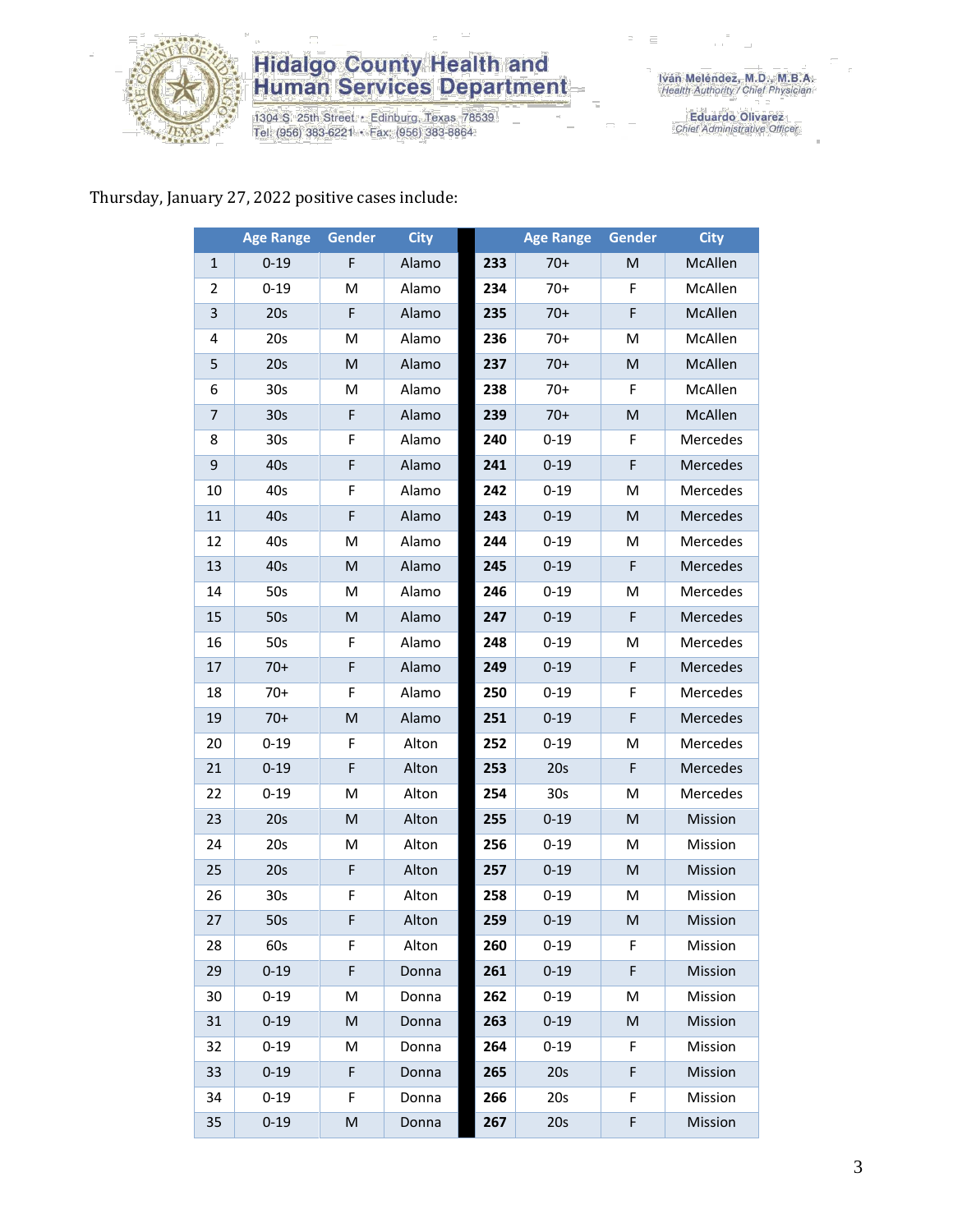

1304 S. 25th Street • Edinburg, Texas 78539<br>Tel: (956) 383-6221 • Fax: (956) 383-8864

| 20s<br>20s<br>20s<br>20s<br>20s<br>20s | F<br>M<br>F<br>F<br>M | Mission<br>Mission<br>Mission<br>Mission |
|----------------------------------------|-----------------------|------------------------------------------|
|                                        |                       |                                          |
|                                        |                       |                                          |
|                                        |                       |                                          |
|                                        |                       |                                          |
|                                        |                       | Mission                                  |
|                                        | F                     | Mission                                  |
|                                        | M                     | Mission                                  |
| 20s                                    | F                     | Mission                                  |
| 20s                                    | M                     | Mission                                  |
| 20s                                    | М                     | Mission                                  |
| 20s                                    | M                     | Mission                                  |
| 20s                                    | F                     | Mission                                  |
| 20s                                    | F                     | Mission                                  |
| 20s                                    | F                     | Mission                                  |
| 20s                                    | M                     | Mission                                  |
| 20s                                    | M                     | Mission                                  |
| 20s                                    | M                     | Mission                                  |
| 20s                                    | F                     | Mission                                  |
| 20s                                    | M                     | Mission                                  |
| 20s                                    | F                     | Mission                                  |
| 30 <sub>s</sub>                        | F                     | Mission                                  |
| 30 <sub>s</sub>                        | F                     | Mission                                  |
| 30 <sub>s</sub>                        | M                     | Mission                                  |
| 30 <sub>s</sub>                        | F                     | Mission                                  |
| 30 <sub>s</sub>                        | ${\sf M}$             | Mission                                  |
| 30 <sub>s</sub>                        | F                     | Mission                                  |
| 30 <sub>s</sub>                        | M                     | Mission                                  |
| 30s                                    | F                     | Mission                                  |
| 40s                                    | F                     | Mission                                  |
| 40s                                    | F                     | Mission                                  |
| 40s                                    | F                     | Mission                                  |
| 40s                                    | M                     | Mission                                  |
| 40s                                    | M                     | Mission                                  |
| 40s                                    | M                     | Mission                                  |
| 50s                                    | F                     | Mission                                  |
| 50s                                    | F                     | Mission                                  |
| 50s                                    | M                     | Mission                                  |
| 50s                                    | F                     | Mission                                  |
|                                        | 20s                   |                                          |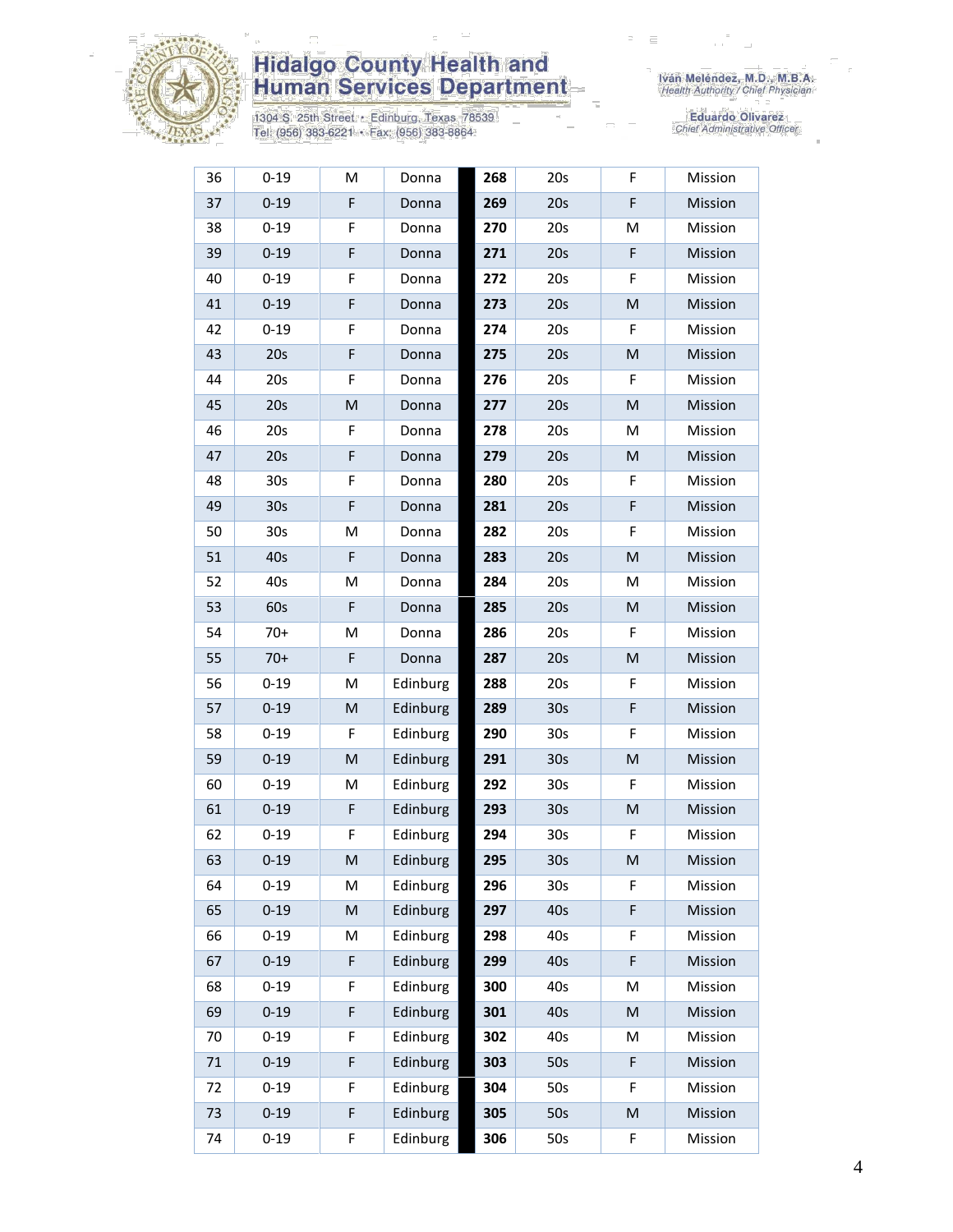

1304 S. 25th Street • Edinburg, Texas 78539<br>Tel: (956) 383-6221 • Fax: (956) 383-8864

| 75  | $0 - 19$ | F                                                                                                          | Edinburg | 307 | 50s             | M                                                                                                          | Mission  |
|-----|----------|------------------------------------------------------------------------------------------------------------|----------|-----|-----------------|------------------------------------------------------------------------------------------------------------|----------|
| 76  | $0 - 19$ | F                                                                                                          | Edinburg | 308 | 50s             | F                                                                                                          | Mission  |
| 77  | $0 - 19$ | $\mathsf F$                                                                                                | Edinburg | 309 | 50s             | M                                                                                                          | Mission  |
| 78  | $0 - 19$ | M                                                                                                          | Edinburg | 310 | 50s             | M                                                                                                          | Mission  |
| 79  | $0 - 19$ | ${\sf M}$                                                                                                  | Edinburg | 311 | 60s             | M                                                                                                          | Mission  |
| 80  | $0 - 19$ | F                                                                                                          | Edinburg | 312 | 60s             | M                                                                                                          | Mission  |
| 81  | $0 - 19$ | $\mathsf F$                                                                                                | Edinburg | 313 | 60s             | F                                                                                                          | Mission  |
| 82  | $0 - 19$ | M                                                                                                          | Edinburg | 314 | 60s             | F                                                                                                          | Mission  |
| 83  | $0 - 19$ | $\mathsf{M}% _{T}=\mathsf{M}_{T}\!\left( a,b\right) ,\ \mathsf{M}_{T}=\mathsf{M}_{T}\!\left( a,b\right) ,$ | Edinburg | 315 | $70+$           | M                                                                                                          | Mission  |
| 84  | $0 - 19$ | F                                                                                                          | Edinburg | 316 | $70+$           | M                                                                                                          | Mission  |
| 85  | $0 - 19$ | ${\sf M}$                                                                                                  | Edinburg | 317 | $70+$           | M                                                                                                          | Mission  |
| 86  | $0 - 19$ | M                                                                                                          | Edinburg | 318 | $70+$           | F                                                                                                          | Mission  |
| 87  | $0 - 19$ | F                                                                                                          | Edinburg | 319 | $0 - 19$        | M                                                                                                          | Pharr    |
| 88  | $0 - 19$ | F                                                                                                          | Edinburg | 320 | $0 - 19$        | M                                                                                                          | Pharr    |
| 89  | $0 - 19$ | F                                                                                                          | Edinburg | 321 | $0 - 19$        | F                                                                                                          | Pharr    |
| 90  | $0 - 19$ | M                                                                                                          | Edinburg | 322 | $0 - 19$        | F                                                                                                          | Pharr    |
| 91  | $0 - 19$ | $\mathsf F$                                                                                                | Edinburg | 323 | $0 - 19$        | F                                                                                                          | Pharr    |
| 92  | $0 - 19$ | M                                                                                                          | Edinburg | 324 | $0 - 19$        | F                                                                                                          | Pharr    |
| 93  | $0 - 19$ | ${\sf M}$                                                                                                  | Edinburg | 325 | $0 - 19$        | M                                                                                                          | Pharr    |
| 94  | $0 - 19$ | M                                                                                                          | Edinburg | 326 | $0 - 19$        | F                                                                                                          | Pharr    |
| 95  | $0 - 19$ | F                                                                                                          | Edinburg | 327 | $0 - 19$        | F                                                                                                          | Pharr    |
| 96  | $0 - 19$ | F                                                                                                          | Edinburg | 328 | $0 - 19$        | F                                                                                                          | Pharr    |
| 97  | $0 - 19$ | $\mathsf{M}% _{T}=\mathsf{M}_{T}\!\left( a,b\right) ,\ \mathsf{M}_{T}=\mathsf{M}_{T}\!\left( a,b\right) ,$ | Edinburg | 329 | $0 - 19$        | $\mathsf{M}% _{T}=\mathsf{M}_{T}\!\left( a,b\right) ,\ \mathsf{M}_{T}=\mathsf{M}_{T}\!\left( a,b\right) ,$ | Pharr    |
| 98  | $0 - 19$ | M                                                                                                          | Edinburg | 330 | 20s             | F                                                                                                          | Pharr    |
| 99  | $0 - 19$ | F                                                                                                          | Edinburg | 331 | 20s             | M                                                                                                          | Pharr    |
| 100 | $0 - 19$ | F                                                                                                          | Edinburg | 332 | 20s             | F                                                                                                          | Pharr    |
| 101 | $0 - 19$ | M                                                                                                          | Edinburg | 333 | 20s             | F                                                                                                          | Pharr    |
| 102 | $0 - 19$ | M                                                                                                          | Edinburg | 334 | 20s             | F                                                                                                          | Pharr    |
| 103 | 20s      | F                                                                                                          | Edinburg | 335 | 20s             | F                                                                                                          | Pharr    |
| 104 | 20s      | F                                                                                                          | Edinburg | 336 | 20s             | F                                                                                                          | Pharr    |
| 105 | 20s      | F                                                                                                          | Edinburg | 337 | 30 <sub>s</sub> | F                                                                                                          | Pharr    |
| 106 | 20s      | F                                                                                                          | Edinburg | 338 | 30 <sub>s</sub> | М                                                                                                          | Pharr    |
| 107 | 20s      | ${\sf M}$                                                                                                  | Edinburg | 339 | 40s             | F                                                                                                          | Pharr    |
| 108 | 20s      | M                                                                                                          | Edinburg | 340 | 40s             | M                                                                                                          | Pharr    |
| 109 | 20s      | ${\sf M}$                                                                                                  | Edinburg | 341 | 60s             | M                                                                                                          | Pharr    |
| 110 | 20s      | M                                                                                                          | Edinburg | 342 | $70+$           | F                                                                                                          | Pharr    |
| 111 | 20s      | M                                                                                                          | Edinburg | 343 | $70+$           | F                                                                                                          | Pharr    |
| 112 | 20s      | F                                                                                                          | Edinburg | 344 | $0 - 19$        | M                                                                                                          | San Juan |
| 113 | 20s      | M                                                                                                          | Edinburg | 345 | $0 - 19$        | M                                                                                                          | San Juan |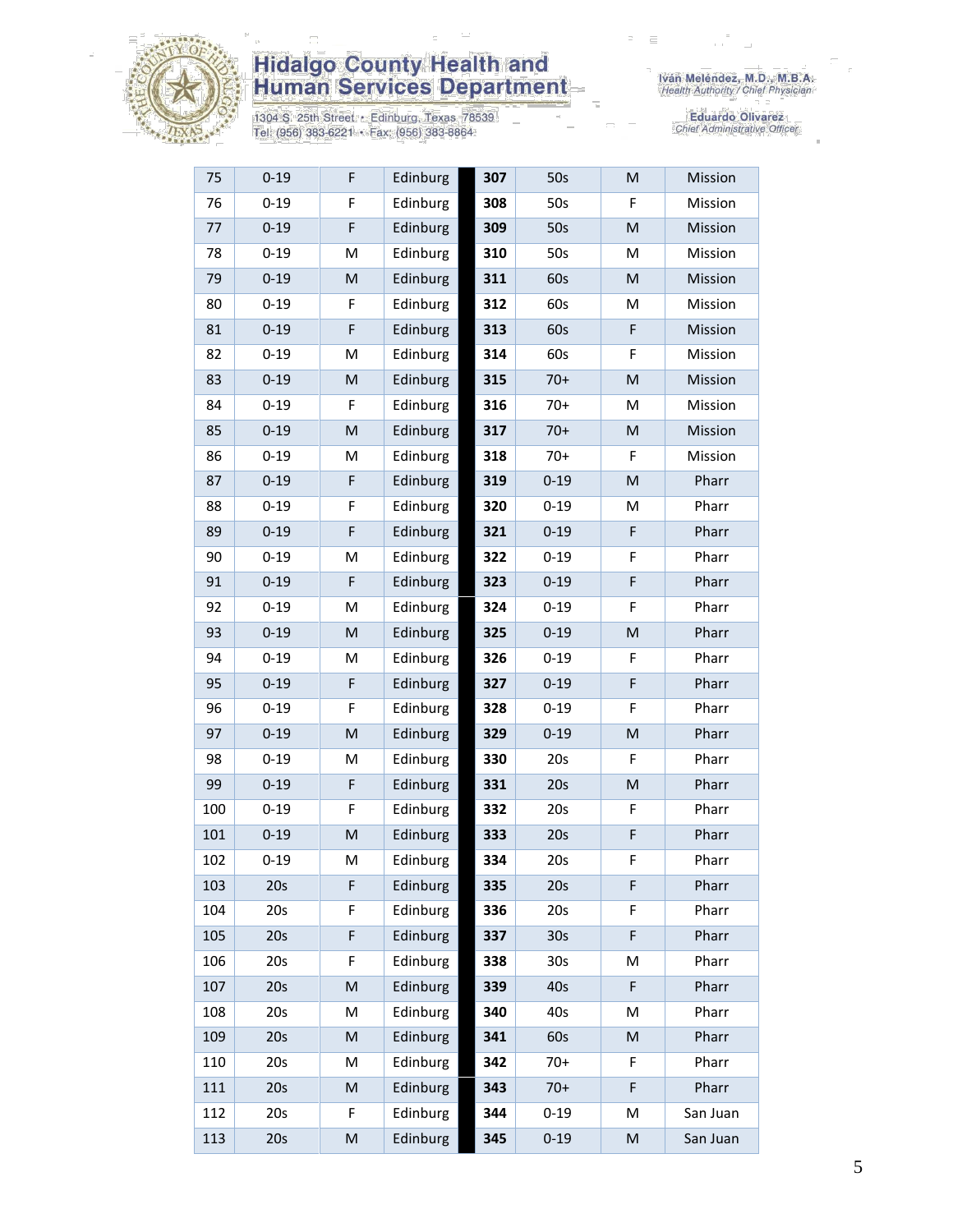

1304 S. 25th Street • Edinburg, Texas 78539<br>Tel: (956) 383-6221 • Fax: (956) 383-8864

| 114 | 20s             | F                                                                                                          | Edinburg | 346 | $0 - 19$        | M | San Juan    |
|-----|-----------------|------------------------------------------------------------------------------------------------------------|----------|-----|-----------------|---|-------------|
| 115 | 20s             | F                                                                                                          | Edinburg | 347 | $0 - 19$        | M | San Juan    |
| 116 | 20s             | F                                                                                                          | Edinburg | 348 | $0 - 19$        | M | San Juan    |
| 117 | 20s             | F                                                                                                          | Edinburg | 349 | $0 - 19$        | F | San Juan    |
| 118 | 20s             | F                                                                                                          | Edinburg | 350 | $0 - 19$        | F | San Juan    |
| 119 | 20s             | M                                                                                                          | Edinburg | 351 | 20s             | F | San Juan    |
| 120 | 20s             | M                                                                                                          | Edinburg | 352 | 20s             | M | San Juan    |
| 121 | 30 <sub>s</sub> | ${\sf M}$                                                                                                  | Edinburg | 353 | 20s             | F | San Juan    |
| 122 | 30s             | F                                                                                                          | Edinburg | 354 | 20s             | F | San Juan    |
| 123 | 30 <sub>s</sub> | F                                                                                                          | Edinburg | 355 | 30 <sub>s</sub> | M | San Juan    |
| 124 | 30 <sub>s</sub> | F                                                                                                          | Edinburg | 356 | 30 <sub>s</sub> | M | San Juan    |
| 125 | 30 <sub>s</sub> | F                                                                                                          | Edinburg | 357 | 30 <sub>s</sub> | M | San Juan    |
| 126 | 30 <sub>s</sub> | M                                                                                                          | Edinburg | 358 | 30 <sub>s</sub> | F | San Juan    |
| 127 | 30 <sub>s</sub> | M                                                                                                          | Edinburg | 359 | 40s             | M | San Juan    |
| 128 | 30 <sub>s</sub> | F                                                                                                          | Edinburg | 360 | 40s             | M | San Juan    |
| 129 | 30 <sub>s</sub> | F                                                                                                          | Edinburg | 361 | 40s             | M | San Juan    |
| 130 | 30 <sub>s</sub> | M                                                                                                          | Edinburg | 362 | 40s             | F | San Juan    |
| 131 | 30 <sub>s</sub> | M                                                                                                          | Edinburg | 363 | 40s             | M | San Juan    |
| 132 | 30 <sub>s</sub> | M                                                                                                          | Edinburg | 364 | 50s             | M | San Juan    |
| 133 | 40s             | F                                                                                                          | Edinburg | 365 | 60s             | F | San Juan    |
| 134 | 40s             | F                                                                                                          | Edinburg | 366 | $70+$           | F | San Juan    |
| 135 | 40s             | F                                                                                                          | Edinburg | 367 | $0 - 19$        | F | Undisclosed |
| 136 | 40s             | M                                                                                                          | Edinburg | 368 | $0 - 19$        | M | Undisclosed |
| 137 | 40s             | F                                                                                                          | Edinburg | 369 | $0 - 19$        | M | Undisclosed |
| 138 | 40s             | F                                                                                                          | Edinburg | 370 | $0 - 19$        | M | Undisclosed |
| 139 | 40s             | F                                                                                                          | Edinburg | 371 | $0 - 19$        | M | Undisclosed |
| 140 | 40s             | M                                                                                                          | Edinburg | 372 | $0 - 19$        | F | Undisclosed |
| 141 | 40s             | F                                                                                                          | Edinburg | 373 | $0 - 19$        | F | Undisclosed |
| 142 | 40s             | F                                                                                                          | Edinburg | 374 | $0 - 19$        | F | Undisclosed |
| 143 | 40s             | F                                                                                                          | Edinburg | 375 | $0 - 19$        | M | Undisclosed |
| 144 | 40s             | M                                                                                                          | Edinburg | 376 | $0 - 19$        | M | Undisclosed |
| 145 | 40s             | F                                                                                                          | Edinburg | 377 | $0 - 19$        | F | Undisclosed |
| 146 | 40s             | F                                                                                                          | Edinburg | 378 | $0 - 19$        | M | Undisclosed |
| 147 | 50s             | F                                                                                                          | Edinburg | 379 | $0 - 19$        | M | Undisclosed |
| 148 | 50s             | F                                                                                                          | Edinburg | 380 | $0 - 19$        | F | Undisclosed |
| 149 | 50s             | F                                                                                                          | Edinburg | 381 | $0 - 19$        | F | Undisclosed |
| 150 | 50s             | M                                                                                                          | Edinburg | 382 | $0 - 19$        | F | Undisclosed |
| 151 | 50s             | $\mathsf{M}% _{T}=\mathsf{M}_{T}\!\left( a,b\right) ,\ \mathsf{M}_{T}=\mathsf{M}_{T}\!\left( a,b\right) ,$ | Edinburg | 383 | $0 - 19$        | M | Undisclosed |
| 152 | 60s             | M                                                                                                          | Edinburg | 384 | $0 - 19$        | F | Undisclosed |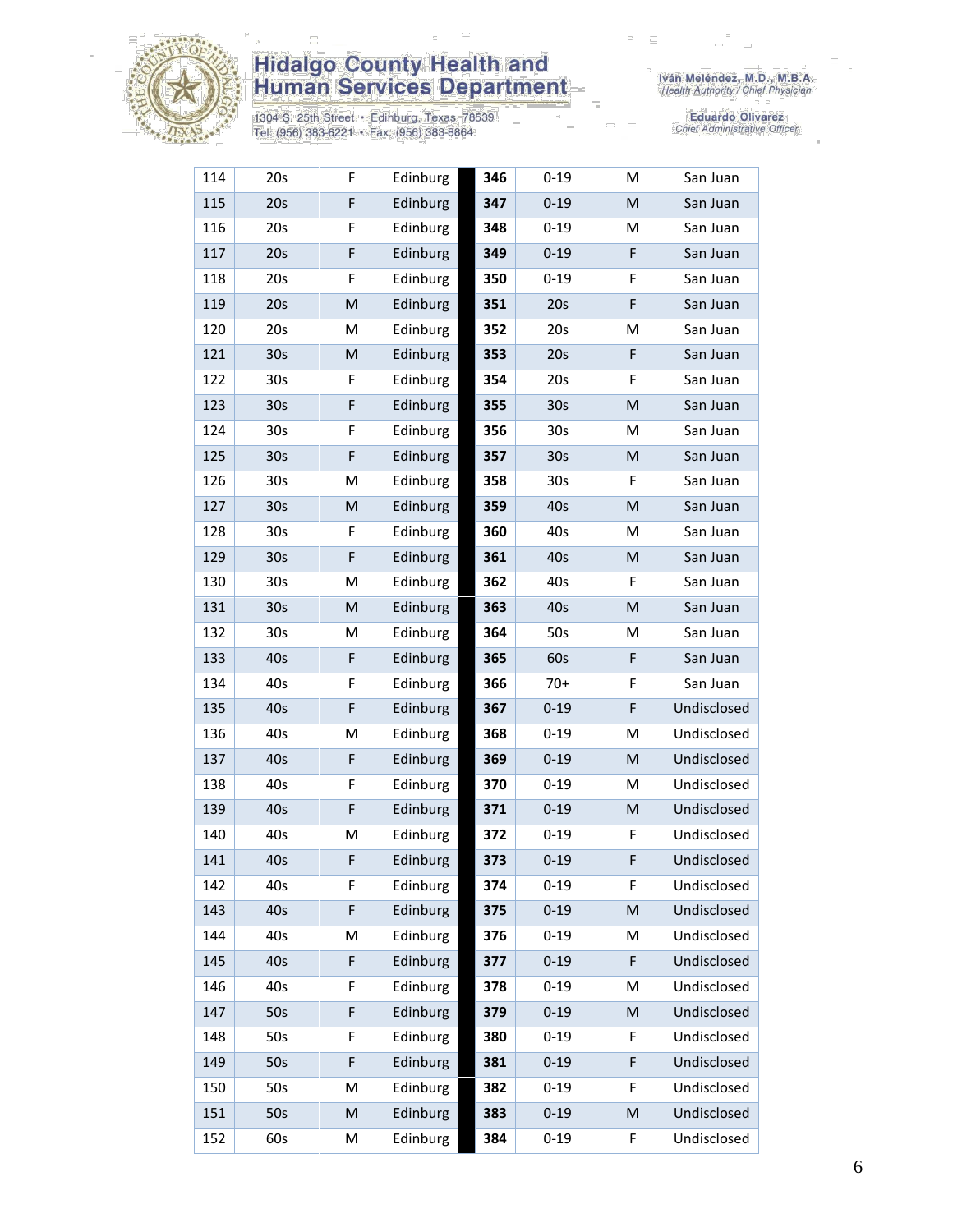

1304 S. 25th Street • Edinburg, Texas 78539<br>Tel: (956) 383-6221 • Fax: (956) 383-8864

Iván Meléndez, M.D., M.B.A.<br>Health Authority / Chief Physician

| 153 | 60s             | M                                                                                                          | Edinburg | 385 | $0 - 19$        | M | Undisclosed |
|-----|-----------------|------------------------------------------------------------------------------------------------------------|----------|-----|-----------------|---|-------------|
| 154 | 30 <sub>s</sub> | F                                                                                                          | Hidalgo  | 386 | $0 - 19$        | M | Undisclosed |
| 155 | 30 <sub>s</sub> | $\mathsf F$                                                                                                | Hidalgo  | 387 | $0 - 19$        | M | Undisclosed |
| 156 | 30s             | M                                                                                                          | Hidalgo  | 388 | $0 - 19$        | M | Undisclosed |
| 157 | 60s             | F                                                                                                          | Hidalgo  | 389 | $0 - 19$        | M | Undisclosed |
| 158 | $70+$           | M                                                                                                          | Hidalgo  | 390 | 20s             | F | Undisclosed |
| 159 | $0 - 19$        | F                                                                                                          | McAllen  | 391 | 20s             | M | Undisclosed |
| 160 | $0 - 19$        | $\mathsf F$                                                                                                | McAllen  | 392 | 20s             | F | Undisclosed |
| 161 | $0 - 19$        | M                                                                                                          | McAllen  | 393 | 20s             | F | Undisclosed |
| 162 | $0 - 19$        | M                                                                                                          | McAllen  | 394 | 20s             | M | Undisclosed |
| 163 | $0 - 19$        | M                                                                                                          | McAllen  | 395 | 20s             | F | Undisclosed |
| 164 | $0 - 19$        | $\mathsf F$                                                                                                | McAllen  | 396 | 20s             | M | Undisclosed |
| 165 | $0 - 19$        | M                                                                                                          | McAllen  | 397 | 20s             | F | Undisclosed |
| 166 | $0 - 19$        | F                                                                                                          | McAllen  | 398 | 30 <sub>s</sub> | M | Undisclosed |
| 167 | $0 - 19$        | M                                                                                                          | McAllen  | 399 | 30s             | F | Undisclosed |
| 168 | $0 - 19$        | F                                                                                                          | McAllen  | 400 | 30s             | F | Undisclosed |
| 169 | $0 - 19$        | $\mathsf F$                                                                                                | McAllen  | 401 | 40s             | M | Undisclosed |
| 170 | $0 - 19$        | F                                                                                                          | McAllen  | 402 | 40s             | F | Undisclosed |
| 171 | $0 - 19$        | M                                                                                                          | McAllen  | 403 | 40s             | F | Undisclosed |
| 172 | $0 - 19$        | M                                                                                                          | McAllen  | 404 | 40s             | F | Undisclosed |
| 173 | $0 - 19$        | F                                                                                                          | McAllen  | 405 | 40s             | F | Undisclosed |
| 174 | $0 - 19$        | F                                                                                                          | McAllen  | 406 | 40s             | F | Undisclosed |
| 175 | $0 - 19$        | F                                                                                                          | McAllen  | 407 | 50s             | M | Undisclosed |
| 176 | $0 - 19$        | F                                                                                                          | McAllen  | 408 | 50s             | M | Undisclosed |
| 177 | $0 - 19$        | M                                                                                                          | McAllen  | 409 | 50s             | F | Undisclosed |
| 178 | $0 - 19$        | F                                                                                                          | McAllen  | 410 | 50s             | F | Undisclosed |
| 179 | $0 - 19$        | M                                                                                                          | McAllen  | 411 | 60s             | F | Undisclosed |
| 180 | $0 - 19$        | F                                                                                                          | McAllen  | 412 | $70+$           | F | Undisclosed |
| 181 | $0 - 19$        | F                                                                                                          | McAllen  | 413 | $0 - 19$        | F | Weslaco     |
| 182 | 20s             | M                                                                                                          | McAllen  | 414 | $0 - 19$        | M | Weslaco     |
| 183 | 20s             | M                                                                                                          | McAllen  | 415 | $0 - 19$        | F | Weslaco     |
| 184 | 20s             | F                                                                                                          | McAllen  | 416 | $0 - 19$        | M | Weslaco     |
| 185 | 20s             | F                                                                                                          | McAllen  | 417 | $0 - 19$        | F | Weslaco     |
| 186 | 20s             | F                                                                                                          | McAllen  | 418 | $0 - 19$        | F | Weslaco     |
| 187 | 20s             | F                                                                                                          | McAllen  | 419 | $0 - 19$        | M | Weslaco     |
| 188 | 20s             | F                                                                                                          | McAllen  | 420 | $0 - 19$        | M | Weslaco     |
| 189 | 20s             | ${\sf M}$                                                                                                  | McAllen  | 421 | $0 - 19$        | M | Weslaco     |
| 190 | 20s             | M                                                                                                          | McAllen  | 422 | $0 - 19$        | F | Weslaco     |
| 191 | 20s             | $\mathsf{M}% _{T}=\mathsf{M}_{T}\!\left( a,b\right) ,\ \mathsf{M}_{T}=\mathsf{M}_{T}\!\left( a,b\right) ,$ | McAllen  | 423 | $0 - 19$        | M | Weslaco     |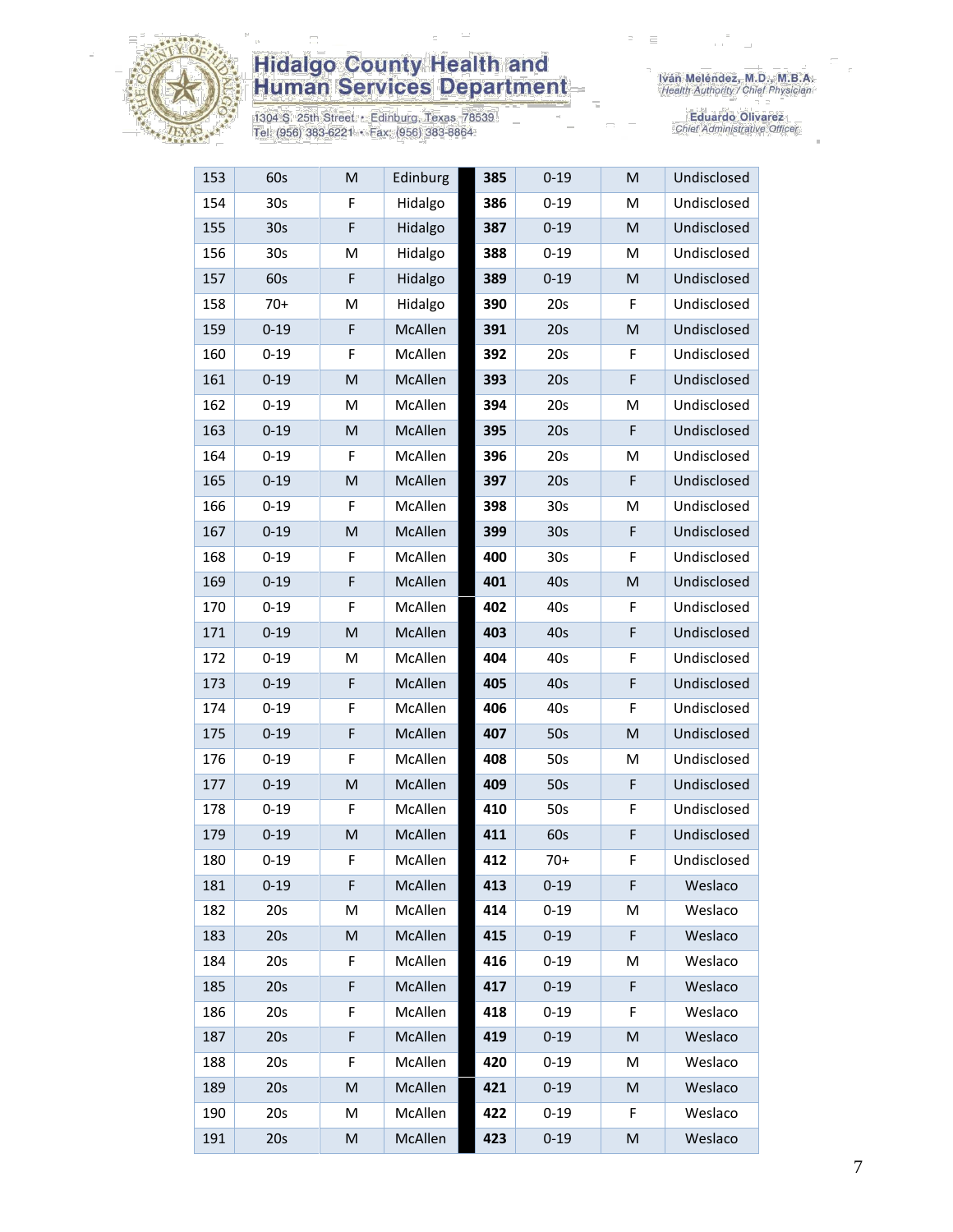

1304 S. 25th Street • Edinburg, Texas 78539<br>Tel: (956) 383-6221 • Fax: (956) 383-8864

Iván Meléndez, M.D., M.B.A.<br>Health Authority / Chief Physician

| 192 | 20s             | M         | McAllen | 424 | $0 - 19$        | M | Weslaco |
|-----|-----------------|-----------|---------|-----|-----------------|---|---------|
| 193 | 20s             | F         | McAllen | 425 | $0 - 19$        | F | Weslaco |
| 194 | 20s             | M         | McAllen | 426 | $0 - 19$        | м | Weslaco |
| 195 | 20s             | F         | McAllen | 427 | $0 - 19$        | F | Weslaco |
| 196 | 30 <sub>s</sub> | F         | McAllen | 428 | $0 - 19$        | F | Weslaco |
| 197 | 30 <sub>s</sub> | F         | McAllen | 429 | $0 - 19$        | F | Weslaco |
| 198 | 30 <sub>s</sub> | F         | McAllen | 430 | $0 - 19$        | Μ | Weslaco |
| 199 | 30 <sub>s</sub> | ${\sf M}$ | McAllen | 431 | $0 - 19$        | M | Weslaco |
| 200 | 30 <sub>s</sub> | F         | McAllen | 432 | $0 - 19$        | F | Weslaco |
| 201 | 30 <sub>s</sub> | F         | McAllen | 433 | $0 - 19$        | F | Weslaco |
| 202 | 30 <sub>s</sub> | M         | McAllen | 434 | $0 - 19$        | F | Weslaco |
| 203 | 30 <sub>s</sub> | ${\sf M}$ | McAllen | 435 | $0 - 19$        | M | Weslaco |
| 204 | 30s             | М         | McAllen | 436 | $0 - 19$        | Μ | Weslaco |
| 205 | 30 <sub>s</sub> | M         | McAllen | 437 | 20s             | F | Weslaco |
| 206 | 30 <sub>s</sub> | F         | McAllen | 438 | 20s             | M | Weslaco |
| 207 | 30 <sub>s</sub> | F         | McAllen | 439 | 20s             | F | Weslaco |
| 208 | 40s             | F         | McAllen | 440 | 20s             | F | Weslaco |
| 209 | 40s             | M         | McAllen | 441 | 20s             | F | Weslaco |
| 210 | 40s             | F         | McAllen | 442 | 20s             | F | Weslaco |
| 211 | 40s             | M         | McAllen | 443 | 20s             | F | Weslaco |
| 212 | 40s             | F         | McAllen | 444 | 20s             | M | Weslaco |
| 213 | 40s             | M         | McAllen | 445 | 20s             | M | Weslaco |
| 214 | 40s             | F         | McAllen | 446 | 20s             | F | Weslaco |
| 215 | 40s             | M         | McAllen | 447 | 30 <sub>s</sub> | M | Weslaco |
| 216 | 50s             | F         | McAllen | 448 | 40s             | м | Weslaco |
| 217 | 50s             | F         | McAllen | 449 | 40s             | F | Weslaco |
| 218 | 50s             | M         | McAllen | 450 | 40s             | F | Weslaco |
| 219 | 50s             | F         | McAllen | 451 | 40s             | M | Weslaco |
| 220 | 50s             | M         | McAllen | 452 | 40s             | F | Weslaco |
| 221 | 50s             | M         | McAllen | 453 | 50s             | F | Weslaco |
| 222 | 50s             | M         | McAllen | 454 | 50s             | Μ | Weslaco |
| 223 | 50s             | M         | McAllen | 455 | 50s             | F | Weslaco |
| 224 | 50s             | M         | McAllen | 456 | 50s             | F | Weslaco |
| 225 | 50s             | F         | McAllen | 457 | 50s             | F | Weslaco |
| 226 | 50s             | F         | McAllen | 458 | 50s             | F | Weslaco |
| 227 | 50s             | M         | McAllen | 459 | 50s             | F | Weslaco |
| 228 | 60s             | F.        | McAllen | 460 | 60s             | F | Weslaco |
| 229 | 60s             | F         | McAllen | 461 | 60s             | F | Weslaco |
| 230 | 60s             | М         | McAllen | 462 | 60s             | F | Weslaco |